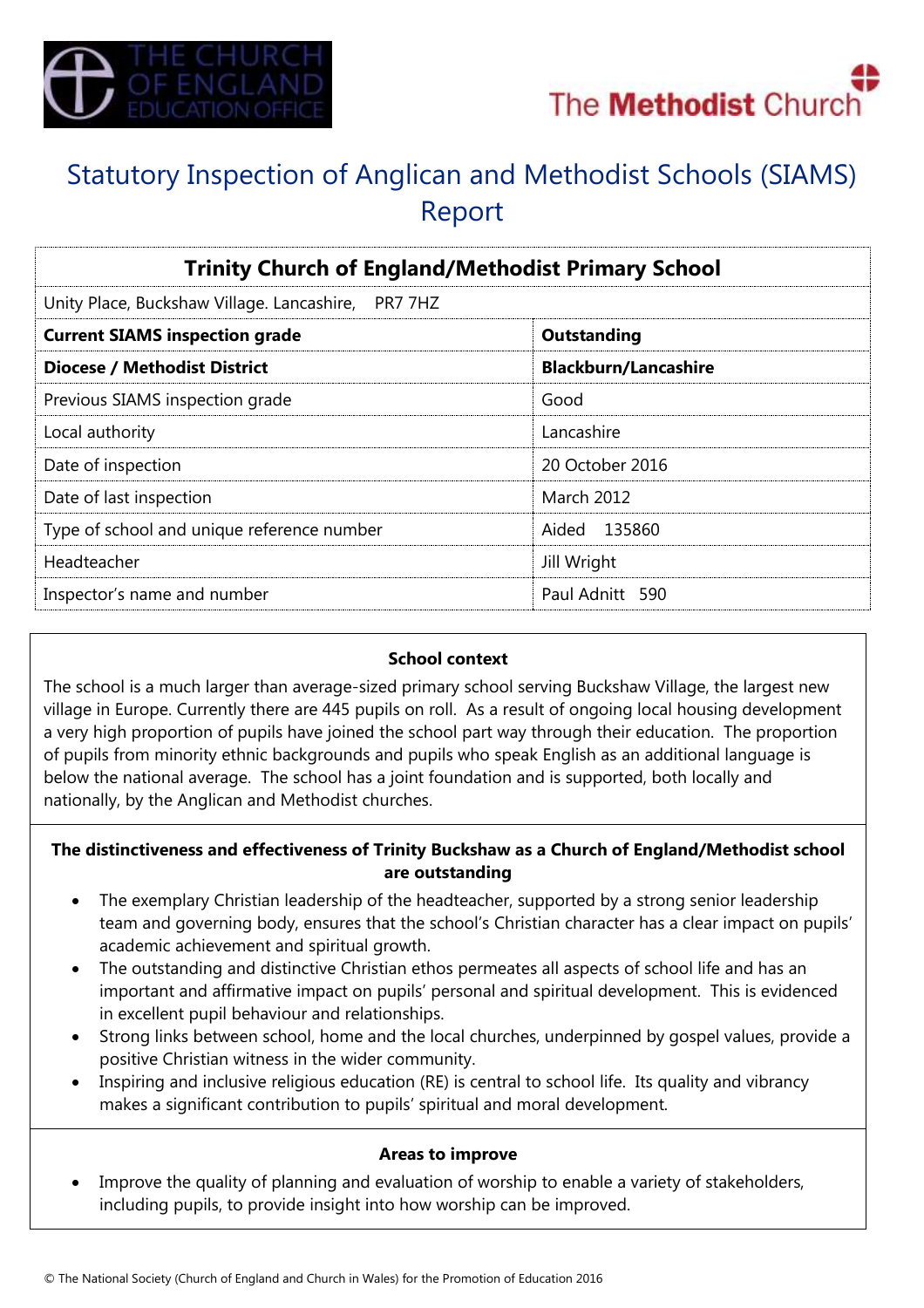## **The school, through its distinctive Christian character, is outstanding at meeting the needs of all learners**

The school's distinctively Christian ethos nourishes, encourages and challenges the spiritual and cultural development of the whole community. Chosen core Christian values including love, humility and forgiveness are made explicit and are deeply embedded in the daily life of the school. These Christian values clearly contribute to pupils' behaviour which is outstanding. The staff and governors expound these core gospel values by example, evidenced by the excellent quality of relationships between all members of the school community. This, together with the emphasis on caring for others, makes an exceptional contribution to the pupils' social and moral development. The Christian character of the school enables and supports the outstanding spiritual, moral, social and cultural (SMSC) development of all pupils regardless of faith or culture. All pupils feel safe and special and have positive attitudes to their learning. They know they are valued and loved by staff. The pupils are proud of their school and speak confidently about why it is special to them. One pupil commented, 'Our friendships and how we behave on based on our Christian values. This helps us to do the right thing and help each other.' This has a positive impact on the pupils' excellent personal development, wellbeing and high school attendance. Pupils are highly motivated, exhibit a love for learning and enjoy being in school. This has a significant effect on the excellent academic standards and progress achieved by the end of Key Stage 2. Interactive worship and religious education (RE) displays, both in classrooms and central areas, strongly engage pupils and actively promote prayer, reflection and spirituality. They act as a constant and appropriate reminder that the school is a place where the Christian faith is alive and nurtured. The school's work on 'Christianity around the World,' enables pupils to understand culture and life in a part of the world very different from their everyday experience. This also ensures pupils have a thorough understanding and awareness of Christianity as a relevant, multi-cultural and vibrant living faith. This is strengthened by the school's commitment to supporting local and international charities. RE is engaging and of the highest standard which contributes effectively to pupil' outstanding spiritual development.

# **The impact of collective worship on the school community is good**

Collective worship reflects the school's distinctive Christian character and is firmly at the heart of school life. All pupils and adults engage with worship. They say that it enhances and uplifts the life of all in the school community. Daily acts of worship enhance the pupils' knowledge and understanding of the Bible, the Christian faith and God as Father, Son and Holy Spirit. Pupils are confident when discussing their faith and demonstrate a growing spiritual maturity. Worship is a valuable experience for everyone in the school family and makes an exceptional impact on their spiritual development. Pupils enjoy worship, display positive attitudes to it and participate well. Worship is a valuable experience for all pupils and it has a positive impact on their spiritual development and on their daily lives. One Year 1 pupil commented, 'Worship is a time to have peace, to pray to God and think about God and what he wants us to do.' Good planning ensures that there is both variety and continuity and that themes are rooted in Christian beliefs. A range of members from the wider school community contribute to planning. Members from both church communities visit regularly. They are well liked by the pupils who clearly value their part in school life. One pupil said, 'They are special because they are part of our school. They tell us about God and show us how to behave and live as God wants us to.' Pupils enjoy contributing to worship and increasingly take responsibility for readings, prayers and leading some worship. This is often led by the school ethos group. Although pupils have some opportunity to take part in leading worship their involvement in planning and evaluating worship regularly is more limited. There are times set aside for quiet personal reflection and prayer, both in formal and informal contexts. This has a positive impact on pupils' outstanding spiritual and moral development. Many make use of prayer in their own lives and contribute prayers to school worship. Worship enables pupils to recognise their responsibilities to others and to reflect on community and personal values. This is evidenced in pupils' involvement in charitable work and local and national fundraising activities for Children in Need, shoe boxes for Romania and local charitable initiatives such as the local Foodbank. Worship is supported well by high quality displays on Christian values and also by the ongoing development of the outdoor area which includes a prayer garden. This enhances the pupil's